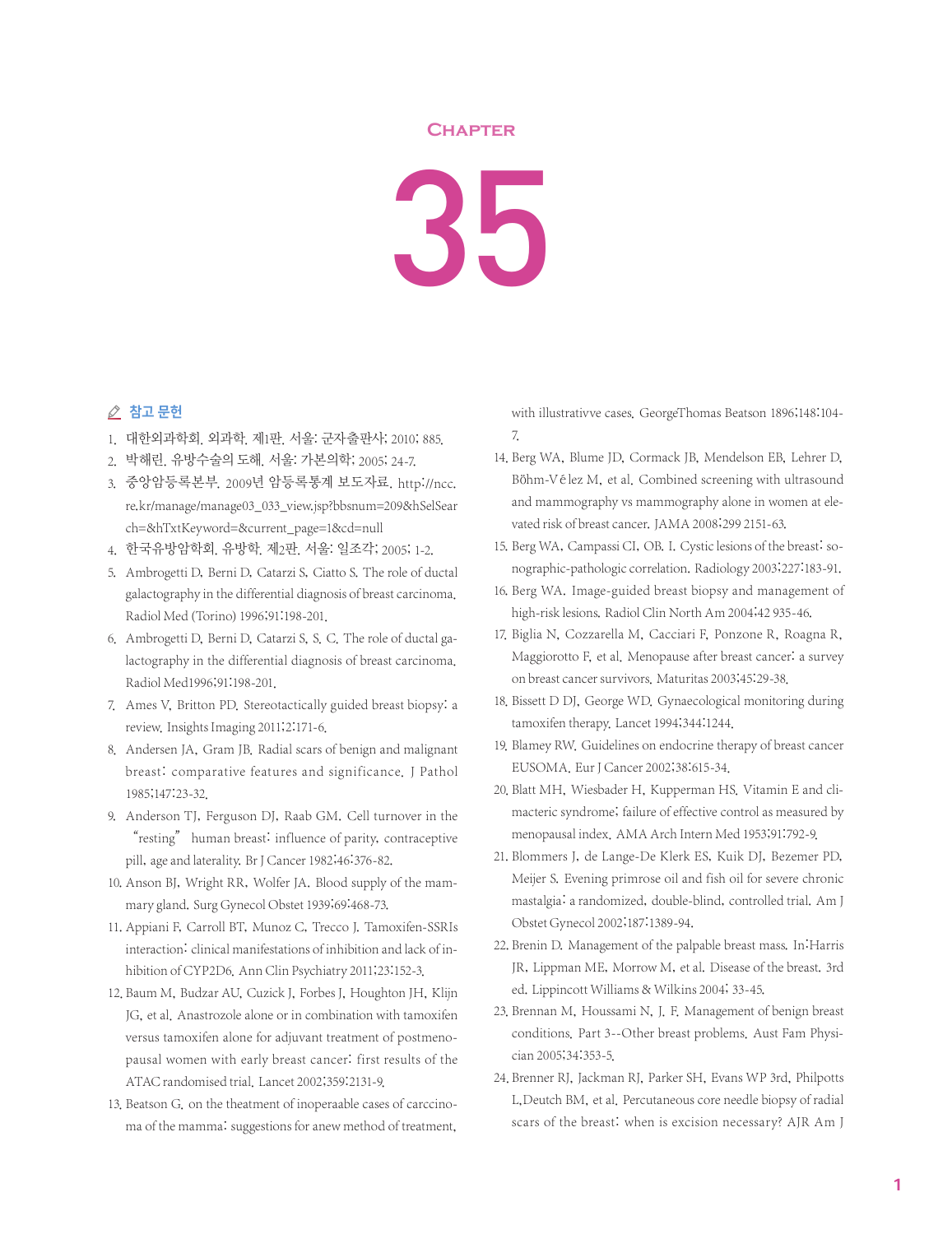Roentgenol. 2002;179:1179-84.

- 25. Burstein HJ, Winer EP. Aromatase inhibitors and arthralgias: a new frontier in symptom management for breast cancer survivors.J Clin Oncol2007 Sep 1;25:3797-9.
- 26. Campagnoli C AC, Ambroggio S, Lotano MR, Peris C. Differential effects of various progestogens on metabolic risk factors for breast cancer. Gynecol Endocrinol 2007;S1:22-31.
- 27. Carpenter JS, Andrykowski MA, Cordova M, Cunningham L, Studts J, McGrath P, et al. Hot flashes in postmenopausal women treated for breast carcinoma: prevalence, severity, correlates, management, and relation to quality of life. Cancer 1998;82:1682-91.
- 28. Cheung KL, Alagaratnam TT. A review of nipple discharge in Chinese women.J R ColI Surg Edinb 1997;42:179-81.
- 29. Chin J, Konje JC, Hickey M. Levonorgestrel intrauterine system for endometrial protection in women with breast cancer on adjuvant tamoxifen. Cochrane Database Syst Rev 2009; CD007245.
- 30. Cho N, Moon WK, Cha JH, Kim SM, Kim SJ, Lee SH, et al. Sonographically guided core biopsy of the breast: comparison of 14-gauge automated gun and 11-gauge directional vacuumassisted biopsy methods. Korean J Radiol 2005;6:102-9.
- 31. Clemente CD. Gray's Anatomy, 13th. LEA & Febiger. Philadelphia; 1985. p.486.
- 32. Cobleigh MA BR, Bush T. Estrogen replacement therapy in breast cancer survivors. A time for change. Breast Cancer Committees of the Eastern Cooperative Oncology Group. JAMA 1994;272:540-5.
- 33. Cohen I, Figer A, Tepper R, Shapira J, Altaras MM, Yigael D, et al. Ovarian overstimulation and cystic formation in premenopausal tamoxifen exposure: comparison between tamoxifen-treated and nontreated breast cancer patients. Gynecol Oncol 1999;72:202-7.
- 34. Cohen I, Potlog-Nahari C, Shapira J, Yigael D, Tepper R. Simple ovarian cysts in postmenopausal patients with breast carcinoma treated with tamoxifen: long-term follow up. Radiology 2003;227:844-8.
- 35. Colditz GA, Kaphingst KA, Hankinson SE, Rosner B. Family history and risk of breast cancer: nurses'health study. Breast Cancer Res Treat 2012;133(3):1097-104.
- 36. Coombes RC, Hall E, Gibson LJ, Paridaens R, Jassem J, Delozier T, et al. A randomized trial of exemestane after two to three years of tamoxifen therapy in postmenopausal women with primary breast cancer. N Engl J Med 2004;350:1081-92.
- 37. Creasman W. Weighing HRT use after breast cancer. OBG management 2002: 25-32.
- 38. Croshaw RL, Erb KM, Shapiro-Wright HM, Julian TB. The

need for axillary dissection in patients with positive axillary sentinel lymph nodes. Curr Oncol Rep 2011;13:5-10.

- 39. Crystal P, Koretz M, Shcharynsky S, Makarov V, Strano S. Accuracy of sonographically guided 14-gauge core-needle biopsy: results of 715 consecutive breast biopsies with at least two-year follow-up of benign lesions. J Clin Ultrasound 2005;33:47-52.
- 40. Cummings SR, Eckert S, Krueger KA, Grady D, Powles TJ, Cauley JA, et al. The effect of raloxifene on risk of breast cancer in postmenopausal women: results from the MORE randomized trial. Multiple Outcomes of Raloxifene Evaluation. JAMA 1999;281:2189-97.
- 41. Cunningham F, Leveno K, Bloom S, Hauth J, Gilstrap L, Wenstrom K, In: F. Gray Cunningham, editor. Williams Obstetrics. 22nd ed. New York: Mc Graw Hill; 2005. p.699-700.
- 42. Cunningham F, Kenneth L, Bloom S, Hauth J, Gilstrap L, Wenstrom K. Williams Obstetrics. Rouse D, Rainey B, Spong C, WendelIn GD, editors. 22ed. New York: McGraw-Hill; 2005. p. 700.
- 43. Cuzick Jea. SABCS: Adjuvant Therapy for DCIS Reduces the Risk of Recurrence. SABCS 2009; 34.
- 44. D'Orsi CJ, Bassett LW, Berg WA, Feig SA, Jackson VP, Kopan DB, et al. Breast Imaging Reporting and Data System, BI-RADS: Mammography, 4th edition. Reston: American College of Radiology; 2003
- 45. Dent DM, Hacking EA, Wilkie W. Benign breast disease: clinical classification and disease distribution. Br J Clin Pract 1988;42:Suppl:69-71.
- 46. Dew JE, Wren BG, Eden JA. A cohort study of topical vaginal estrogen therapy in women previously treated for breast cancer. Climacteric 2003;6:15-52.
- 47. Dixon JM. Conserviative management of fibroadenoma of the berast. Br J Surg 1996;83:1798-9.
- 48. Dupont WB, Page DL. Risk factors for breast cancer in women with proliferative breast disease. N Engl J Med 1985;312:146- 51.
- 49. Effects of chemotherapy and hormonal therapy for early breast cancer on recurrence and 15-year survival: an overview of the randomised trials. Lancet 2005;365:1687-717.
- 50. Elmore JG, Armstrong K, Lehman CD, Fletcher SW. Screening for breast cancer. JAMA 2005;293:1245-56.
- 51. Erlandson RA, Rosen PP. Infltrating myoepithelioma of the breast. Am J SurgPathol 1982;6:785-93.
- 52. Ernster VL, Goodson WH 3rd, Hunt TK, Petrakis NL, Sickles EA, R. M. Mastalgia. Surgery 1985;97:490-4.
- 53. Falkenberry SS. Nipple discharge. Obstet Gynecol Clin North Am 2002;29:21-9.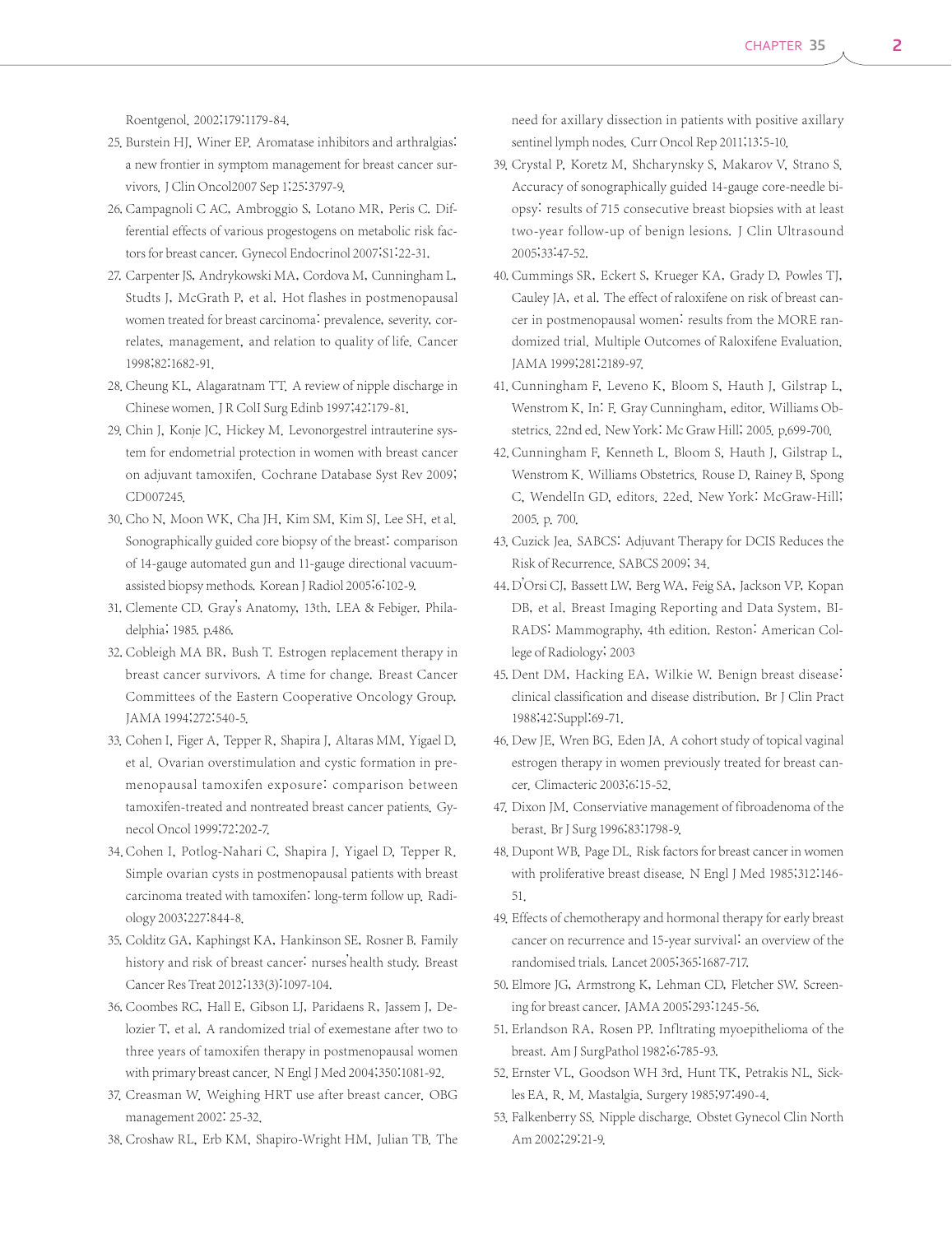- 54. Farina MA, Newby BG, Alani HM. Innervation of the nippleareola complex. Plast Reconstr Surg. 1980;66:497-501.
- 55. Fentiman IS, Caleffi M, Brame K, Chaudary MA, Hayward JL. Double-blind controlled trial of tamoxifen therapy for mastalgia. Lancet 1986;1:287-8.
- 56. Fisher B, Anderson S, Redmond CK, Wolmark N, Wickerham DL, Cronin WM. Reanalysis and results after 12 years of follow-up in a randomized clinical trial comparing total mastectomy with lumpectomy with or without irradiation in the treatment of breast cancer. N Engl J Med 1995;333:1456-61.
- 57. Fisher B, Costantino JP, Wickerham DL, Cecchini RS, Cronin WM, Robidoux A, et al. Tamoxifen for the prevention of breast cancer: current status of the National Surgical Adjuvant Breast and Bowel Project P-1 study. J Natl Cancer Inst2005 Nov 16;97:1652-62.
- 58. Fisher B, Dignam J, Wolmark N, Mamounas E, Costantino J, Poller W, et al. Lumpectomy and radiation therapy for the treatment of intraductal breast cancer: findings from National Surgical Adjuvant Breast and Bowel Project B-17. J Clin Oncol 1998;16:441-52.
- 59. Fisher B, Dignam J, Wolmark N, Wickerham DL, Fisher ER, Mamounas E, et al. Tamoxifen in treatment of intraductal breast cancer: National Surgical Adjuvant Breast and Bowel Project B-24 randomised controlled trial. Lancet 1999;353:1993-2000.
- 60. Fisher B, Jeong JH, Anderson S, Bryant J, Fisher ER, Wolmark N. Twenty-five-year follow-up of a randomized trial comparing radical mastectomy, total mastectomy, and total mastectomy followed by irradiation. N Engl J Med 2002;347:567-75.
- 61. Fisher ER, Palekar AS, Kotual N, Lipana N, Palekar AS, Kotwal N, et al. A nonencapsulated sclerosing lesion of the breast. Am J Clin Pathol 1979;71:240-6.
- 62. FisherB, Costantino JP, Redmond CK, Fisher ER, Wickerham DL, Cronin WM. Endometrial cancer in tamoxifen-treated breast cancer patients: findings from the National Surgical Adjuvant Breast and Bowel Project (NSABP) B-14. J Natl Cancer Inst 1994;86:527-37.
- 63. Flobbe K, Bosch AM, Kessels AG, Beats GL, Nelemans PJ, von Meyenfldt MF, et al. The additional diagnostic value of ultrasonography in the diagnosis of breast cancer. Arch Intern Med 2003;163:1194-9.
- 64. Friedlander LC, Roth SO, Gavenonis SC. Results of MR imaging screening for breast cancer in high-risk patients with lobular carcinoma in situ. Radiology 2011;261:421-7.
- 65. Gateley CA, Miers M, Mansel RE, LE. H. Drug treatments for mastalgia: 17 years experience in the Cardiff Mastalgia Clinic. J R Soc Med 1992;85:12-7.
- 66. Gilleard O, Goodman A, Cooper M, Davies M, Dunn J. The significance of the Van Nuys prognostic index in the management of ductal carcinoma in situ. World J Surg Oncol 2008;6:61.
- 67. Giuliano AE, Hunt KK, Ballman KV, Beitsch PD, Whitworth PW, Blumencranz PW, et al. Axillary dissection vs no axillary dissection in women with invasive breast cancer and sentinel node metastasis: a randomized clinical trial. JA M A 2011;305:569-75.
- 68. Goehring C, Morabia A. Epidemiology of benign breast disease, with special attention to histologic types. Epidemiol Rev 1997;19:310-27.
- 69. Goodwin PJ, DeBoer G, Clark RM, Catton P, Redwood S, Hood N, et al. Cyclical mastopathy and premenopausal breast cancer risk. Results of a case-control study. . Breast Cancer Res Treat 1995;33:63-73.
- 70. Gordon PB, Goldenberg SL, Chan NH. Solid breast lesions: diagnosis with US-guided fine-needle aspiration biopsy. Radiology 1993;189:573-80.
- 71. Goss PE, Ingle JN, Martino S, Robert NJ, Muss HB, Piccart MJ, et al. A randomized trial of letrozole in postmenopausal women after five years of tamoxifen therapy for early-stage breast cancer. N Engl J Med 2003;349:1793-802.
- 72. Goyal A, Mansel RE, Efamast Study Group. A randomized multicenter study of gamolenic acid (Efamast) with or without antioxidants, vitamins and minerals in the management of mastalgia. Breast J 2005;11:41-7.
- 73. Gülay H, Bora S, Kìlìç turgay S, Hamalo˘lu E, HA. G. Management of nipple discharge. Gulay H, Bora S, Kilicturgay S, Hamaloglu E, Goksel HA 1994;178:471-4.
- 74. Guttuso T Jr, Kurlan R, McDermott MP, Kieburtz K. Gabapentin's effects on hot flashes in postmenopausal women: a randomized controlled trial. Obstet Gynecol 2003;101:337-45.
- 75. Halsted W. The results of operations for the care of cancer of the breast performed at the Johns Hopkins Hospital from June 1889 to January 1894. Ann Surg 1894;20:497.
- 76. Hammond MG, Hatley L, Talbert LM. A double blind study to evaluate the effect of methyldopa on menopausal vasomotor flushes. J Clin Endocrinol Metab 1984;58:1158-60.
- 77. Hann L, Ducatman BS, Wang HH, Fein V, McIntire JM.. Nonpalpable breast lesions: evaluation by means of fine-needle aspiration cytology. Radiology 1989;171:373-76.
- 78. Hertel BF, Zaloudek C, Kempson RL. Breast adenomas. Cancer 1976;37:2891-905.
- 79. Holmberg L, H A. HABITS steering and data monitoring committees.: HABITS (hormonal replacement therapy after breast cancer--is it safe?), a randomised comparison: trial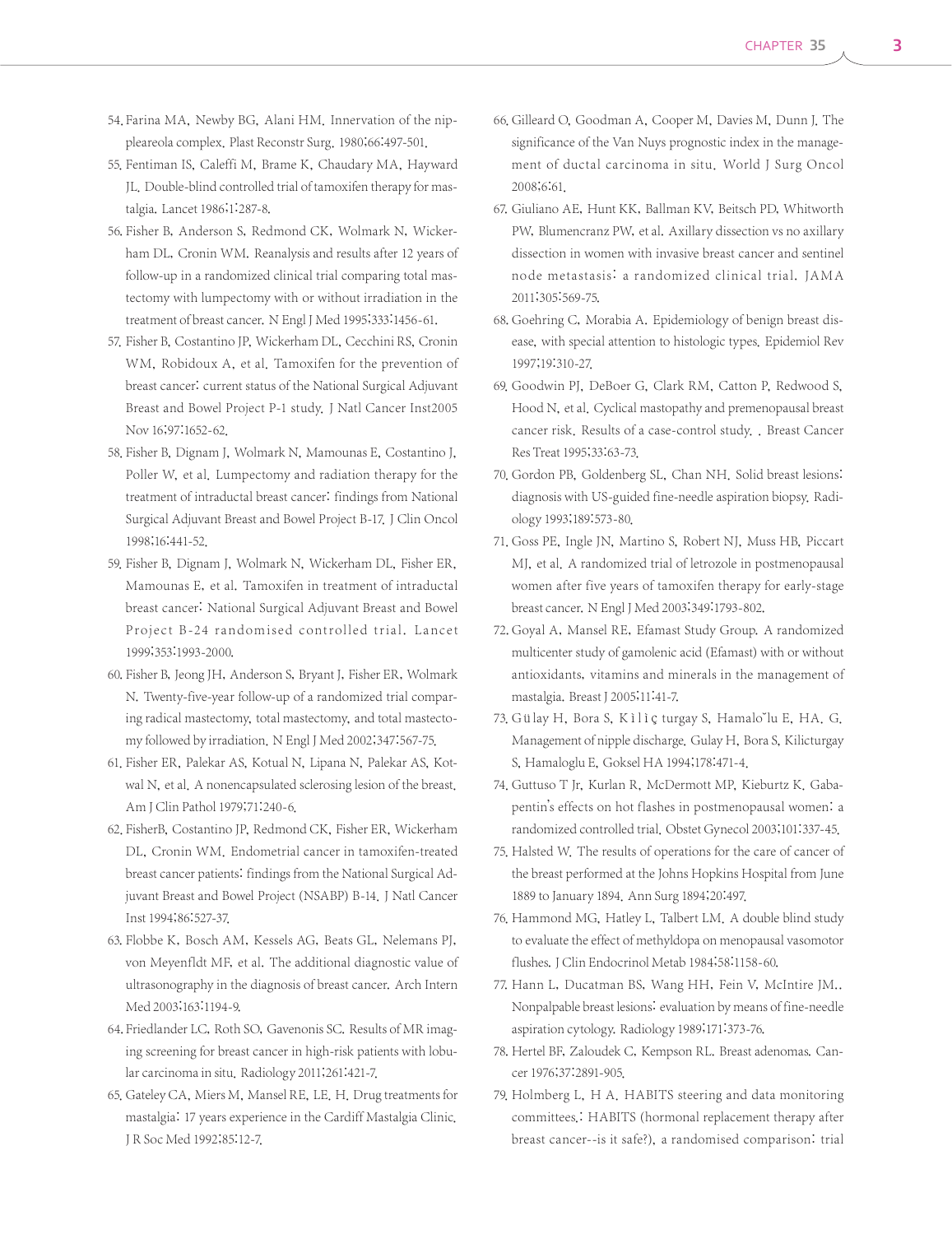stopped. Lancet 2004;363:453-5.

- 80. Houssami N, Cheung MN, Dixon JM. Fibroadenoma of the breast. Med J Aust 2001;174:185-88.
- 81. Hughes LE, Mansel RE, Webster DJ. Aberrations of normal development and involution (ANDI): a new perspective on pathogenesis and nomenclature of benign breast disorders. Lancet 1987;2:1316-9.
- 82. Hussain AN, Policarpio C, MT. V. Evaluating nipple discharge. Obstet Gynecol Surv 2006;61:278-83.
- 83. [Internet]. WiKipedia. Wikimedia Foundation, Inc; [cited-2011Sep25]. Available from: http://en.wikipedia.org/.
- 84. Ikeda DM. Breast Imaging: the Requisites. Philadelphia: Elsevier Mosby; 2011; 239-90.
- 85. Inal MM, Incebiyik A, Sanci M, Yildirim Y, Polat M, Pilanci B, et al. Ovarian cysts in tamoxifen-treated women with breast cancer. Europ J Obstet Gynecol 2005;120:104-6.
- 86. Iorfida M, Maiorano E, Orvieto E, Maisonneuve P, Bottiglieri L, Rotmensz N, et al. Invasive lobular breast cancer: subtypes and outcome. Breast Cancer Res Treat 2012;133(2):713-23.
- 87. Jackson VP. The status of mammographically guided fine needle aspiration biopsy of nonpalpable breast lesions. Radiol Clin North Am 1992;30:155-66.
- 88. Jacobs TW, Byrne C, Colditz G, Connoiy JL, schnitts. Radial scars in benign breast-biopsy specimens and the risk of breast cancer. N Engl J Med 1999;340:430-6.
- 89. James K, Bridger J, Anthony PP. Breast tumour of pregnancy ('lactating' adenoma).J Pathol 1988;156:37-44.
- 90. Jang M, Cho N, Moon WK, Park JS, Seong MH, Park IA. Underestimation of atypical ductal hyperplasia at sonographically guided core biopsy of the breast. AJR Am J Roentgenol 2008;191:1347-51.
- 91. Jansen RA, Page DL, Dupont WD, Rogners LW. Invasive breast cancer risk in women wih sclerosing adenosis.Cancer 1989;64:1977-83.
- 92. Jaspars JJP. Posma AN, van Immerseel AA, Gittenberg-de-Groot AC. The cutaneous innervation of the female breast and nippleareola complex: implications for surgery. Br J Plast Surg 1997;50:249-59.
- 93. Johnson L, Pinder S, Douek M. Multiple foci of invasive breast cancer: can breast MRI influence surgical management? Breast Cancer Res Treat 2011;128:1-5.
- 94. Jordan VC. Tamoxifen (ICI46,474) as a targeted therapy to treat and prevent breast cancer. Br J Pharmacol 2006;147(S1):269-76.
- 95. Klijn JG, Blamey RW, Boccardo F, Tominaga T, Duchateau L, Sylvester R. Combined tamoxifen and luteinizing hormonereleasing hormone (LHRH) agonist versus LHRH agonist

alone in premenopausal advanced breast cancer: a meta-analysis of four randomized trials. J Clin Oncol 2001;19:343-53.

- 96. Ko E, Han W, Lee JW, Cho J, Kim EK, Jung SY, et al. Scoring system for predicting malignancy in patients diagnosed with atypical ductal hyperplasia at ultrasound-guided core needle biopsy. Breast Cancer Res Treat 2008;112:189-95.
- 97. Kopans DB. Breast Imaging, 2nd ed. New York: Lippincott-Raven; 199.
- 98. Kuerer H. Breast surgical oncology. In: Kuere editors. Texas: Mc Graw Hill; 2010. p.345-1.
- 99. Land SR, Wickerham DL, Costantino JP, Ritter MW, Vogel VG, Lee M, et al. Patient-reported symptoms and quality of life during treatment with tamoxifen or raloxifene for breast cancer prevention: the NSABP Study of Tamoxifen and Raloxifene (STAR) P-2 trial. JAMA 2006;295:2742-51.
- 100. Lee JW, Han W, Ko E, Cho J, Kim EK, Jung SY, et al. Sonographic lesion size ofductal carcinoma in situ as a preoperative predictor for the presence of an invasive focus. J Surg Oncol 2008;98:15-20.
- 101. Leitch AM, Dodd GD, Costanza M, Linver M, Pressman P, McGinnis L, et al. American Cancer Society guidelines for the early detection of breast cancer: update 1997. Cancer J Clin 1997;47:150-3.
- 102. Lewis D, WF. R. A study of results Johns Hopkins Hospital, 1889±1931. Ann Surg 1932;25:336-400.
- 103. Longacre TA, Bartow SA, A correlative morphologic study of human breast and endometrium in the menstrual cycle. Am J Surg Pathol 1986;10:382-93.
- 104. Loprinzi CL, Abu-Ghazaleh S, Sloan JA, vanHaelst-Pisani C, Hammer AM, Rowland KM Jr, et al. Phase III randomized doubleblind study to evaluate the efficacy of a polycarbophilbased vaginal moisturizer in women with breast cancer. J Clin Oncol 1997;15:969-73.
- 105. Loprinzi CL, Kugler JW, Sloan JA, Mailliard JA, LaVasseur BI, Barton DL, et al. Venlafaxine in management of hot flashes in survivors of breast cancer: a randomised controlled trial. Lancet 2000;356:2059-63.
- 106. Loprinzi CL, Sloan JA, Perez EA, Quella SK, Stella PJ, Mailliard JA, et al. Phase III evaluation of fluoxetine for treatment of hot flashes.J Clin Oncol 2002;20:1578-83.
- 107. Lubian Lopez DM, Fernandez YG, Rodriguez BR, Lopez FM, Delgado RC. Value of the progesterone test in screening for endometrial pathology in asymptomatic postmenopausal women receiving treatment with tamoxifen. Menopause 2010;17:487-93.
- 108. Lumachi F, Ermani M, Brandes AA, Boccagni P, Basso SM, fauàle G. Breast complaints and risk of breast cancer: popu-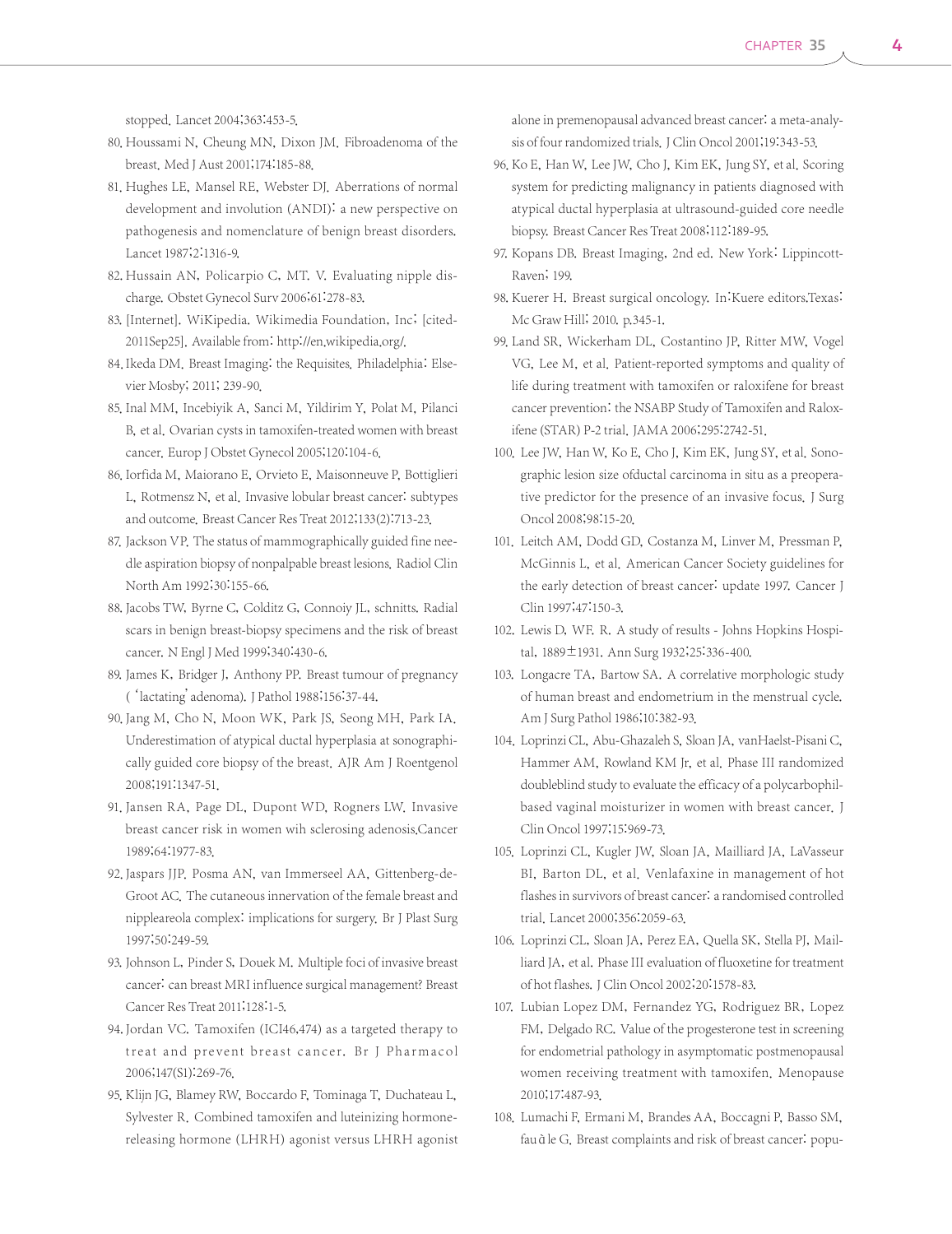lation-based study of 2,879 self-selected women and longterm follow-up. Biomed Pharmacother 2002;56:88-92.

- 109. Lyman GH, Giuliano AE, Somerfield MR, Benson AB, 3rd, Bodurka DC, Burstein HJ, et al. American Society of Clinical Oncology guideline recommendations for sentinel lymph node biopsy in early-stage breast cancer. J Clin Oncol 2005;23:7703-20.
- 110. Machado F, Rodriques JR, Leon JP, Rodrigues JR, Parrilla JJ, Abad L. Tamoxifen and endometrial cancer. Is screening necessary? A review of the literature. Eur U Gynaecol Oncol 2005;26:257-65.
- 111. Mackey JR, Joy AA. Skeletal health in postmenopausal survivors of early breast cancer.Int J Cancer 2005;114:1010-5.
- 112. Maddox PR, Harrison RE, Mansel LE, LE H. Non-cyclical mastalgia: An improved classification and treatment. Br J Surg 1989;76:901-4.
- 113. Mah PM, Webster J. Hyperprolactinemia: etiology, diagnosis, and management. Semin Reprod Med 2002;20:365-74.
- 114. MarshallJK, Griffith KA, Haffty BG, Solin LJ, Vicini FA, McCormick B, et al. Conservative management of Paget disease of the breast with radiotherapy: 10- and 15-year results. Cancer 2003;97:2142-9.
- 115. Mastro LD, Venturini M, Sertoli MR, Rosso R. Amenorrhea induced by adjuvant chemotherapy in early breast cancer patients: prognostic role and clinical implications. Breast Cancer Res Treat 1997;43:183-90.
- 116. Medscape: Drugs, Diseases, Procedures [Internet]. New York: Medscape; C1994-2012 [cited 2012Jan18] Breast Embryology. ailable from: http://emedicine.medscape.com/ article/1275146-overview/.
- 117. Messinis IE, Lolis D. Treatment of premenstrual mastalgia with tamoxifen. Acta Obstet Gynecol Scand 1988;67:307-9.
- 118. Metindir J, Aslan S, Bilir G. Ovarian cyst formation in patients using tamoxifen for breast cancer. Jpn J Clin Oncol 2005;35:607-11.
- 119. Meunier M. Clough K. Fine needle aspiration cytology versus percutaneous biopsy of nonpalpable breast lesions, Eur Radiol 2002;42:10-16.
- 120. Montroni I, Santini D, Zucchini G, Fiacchi M, Zanotti S, Ugolini G, et al. Nipple discharge: is its significance as a risk factor for breast cancer fully understood? Observational study including 915 consecutive patients who underwent selective duct excision. Breast Cancer Res Treat 2010;123:895- 900.
- 121. Moon WK, Noh DY, Im JG. Multifocal, mul-ticentric, and contralateral breast cancers: bilateral whole-breast US in the preoperative evaluation of patients. Radiology 2002;224:569-

76.

- 122. Mouridsen H, Giobbie-Hurder A, Goldhirsch A, Thurlimann B, Paridaens R, Smith I, et al. Letrozole therapy alone or in sequence with tamoxifen in women with breast cancer. N Engl J Med 2009;361:766-76.
- 123. Naik AM, Fey J,Gemignani M, Heerdt A, Montgomery L, Petrek J, et al. The risk of axillary relapse after sentinel lymph node biopsy for breast cancer is comparable with that of axillary lymph node dissection: a follow-up study of 4008 procedures. Ann Surg 2004;240:462-8 discussion 8-71.
- 124. NAMS. Treatment of menopause-associated vasomotor symptoms: position statement of the North American Menopause Society. Menopause 2004;11:11-33.
- 125. Newman HF, Klein M, Northrup JD, Ray BF, M. D. Nipple discharge. Frequency and pathogenesis in an ambulatory population. N Y State J Med 1983;83:928-33.
- 126. Noguchi S, Motomura K, Inaji H, lmaoka S, Koyama H. Clonal analysis of fibroadenoma and phyllodes tumor of the breast. Cancer Res 1993;53:4071-74.
- 127. O'Hara MF, Page DL. Adenomas of the breast and ectopic breast under lactational influence. Hum Pathol 1985;16:707- 12.
- 128. Oppong BA, King TA. Recommendations for women with lobular carcinoma in situ (LCIS). Oncology (Williston Park) 2011;25:1051-6.
- 129. Ortiz-Pagan S, Cunto-Amesty G, Narayan S, Crawford S, Derrick C, Larkin A, et al. Effect of Paget's disease on survival in breast cancer: an exploratory study. Arch Surg 2011;146:1267-70.
- 130. Padden D. Mastalgia: evaluation and management. Nurse Pract Forum 2000;11:213-8.
- 131. Page DL, Anderson TJ. Diagnostic histopathology of the breast. Edinburgh, Scotland: Churchill Livingstone; 1987
- 132. Page DL, Dupont WD, Rogers LW. Ductal involvement by cells of atypical lobular hyperplasia in the breast: a long-term follow-up study of cancer risk. Hum Pathol 1988;19:201-7.
- 133. Paik S, Tang G, Shak S, Kim C, Baker J, Kim W, et al. Gene expression and benefit of chemotherapy in women with nodenegative, estrogen receptor-positive breast cancer. J Clin Oncol 2006;24 3726-34.
- 134. Pandya KJ, Raubertas RF, Flynn PJ, Hynes HE, Rosenbluth RJ, Kirshner JJ, et al. Oral clonidine in postmenopausal patients with breast cancer experiencing tamoxifen-induced hot flashes: a University of Rochester Cancer Center Community Clinical Oncology Program study. Ann Intern Med 2000;132:788-93.
- 135. Park MS, Oh KK, Kim EK, SI. L. Multifaces of sonographic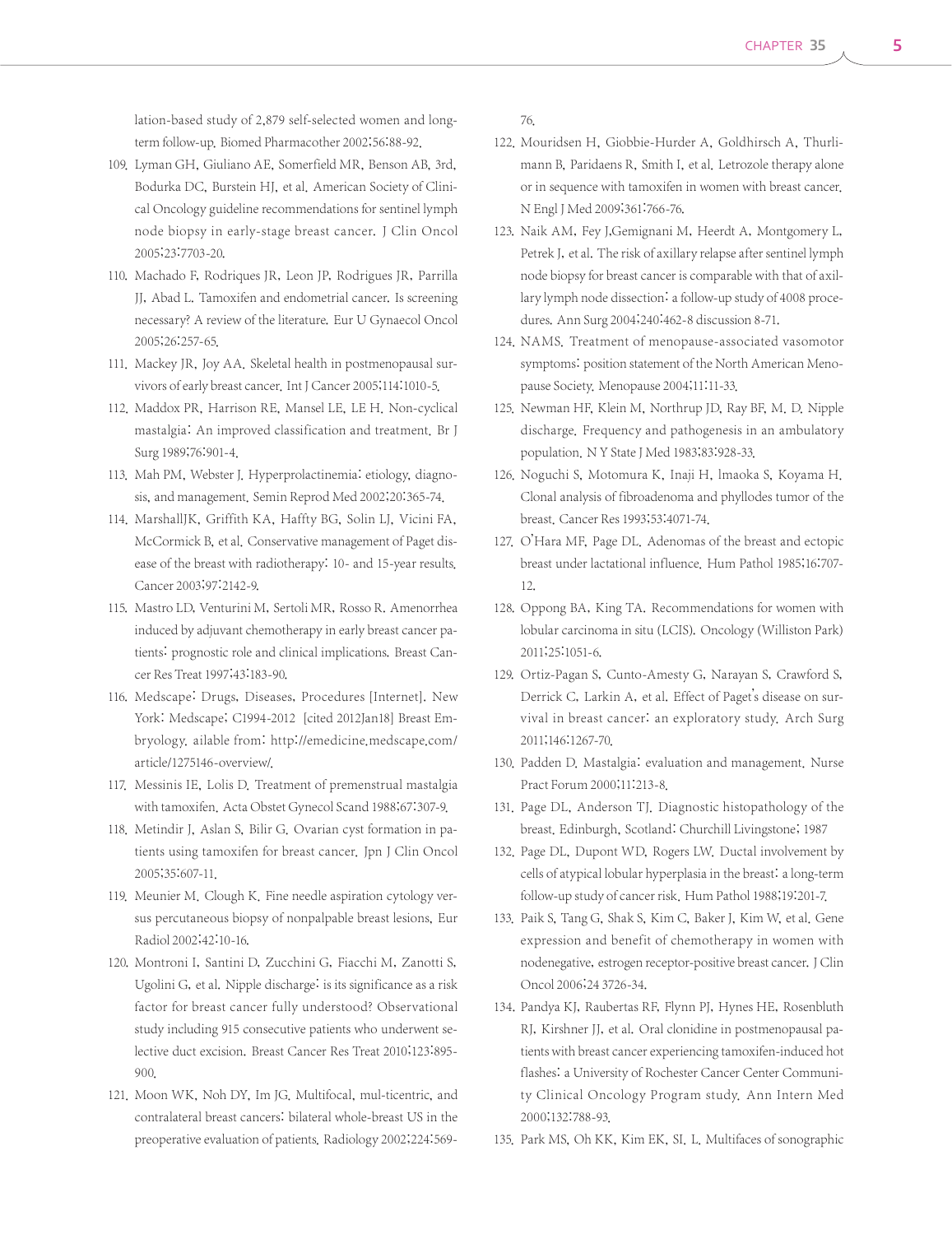findings of galactocele: comparison according to its association with pregnancy. J Korean Radiol Soc 1993;42:699-703.

- 136. Parker SH, Burbank F, Jackman RJ, Aucreman CJ, Cardenosa G, Cink TM, et al. Percutaneous large-core breast biopsy: a multi institutional study. Radiology 1994;193:359-64.
- 137. Parker SH, Jobe WE, Dennis MA, Stavros AT, Johnson KK, Yakes WF, et al. US-guided automated large-core breast biopsy. Radiology 1993;187:507-11.
- 138. Parker SH. Sonographically Guided Directional Vacuum-Assisted Breast Biopsy Using a Handheld Device. AJR Am J Roentgenol 2001;177:405-8.
- 139. Pashby NL, Mansel RE, Hughes LE, Hanslip JI, Preece P. A clinical trial of evening primrose oil in mastalgia. Br J Surg 1981;68:801-24.
- 140. Petrucelli N, Daly MB, Feldman GL. Hereditary breast and ovarian cancer due to mutations in BRCA1 and BRCA2. Genet Med 2010;12:245-59.
- 141. Pisano ED, Gatsonis C, Hendrick E, Yaffe M, Baum JK, Acharyya S, et al. Diagnostic performance of digital versus film mammography for breast-cancer screening. N Engl J Med 2005;353:1773-83.
- 142. Ponzone R, Biglia N, Jacomuzzi ME, Maggiorotto F, Mariani L, Sismondi P. Vaginal estrogen therapy after breast cancer: Is it safe? European J Cancer 2005;41:2673-81.
- 143. Porter J. Hormonal regulation of breast development and activity. J Invest derm 1974;63:85-92.
- 144. Powles TJ, Jones AL, Ashley SE, O'brien ME, Tidy VA, Treleavan J, et al. The Royan Marson Hospital pilot tamoxifen chemoprevention trial. Breast Cancer Res Treat 1994;31:73-82.
- 145. Practice. ACoOaGCoG. ACOG committee opinion. No. 336: Tamoxifen and uterine cancer. Obstet Gynecol 2006;107:1475-8.
- 146. Preece PE, Hanslip JI, Gilbert L. Evening primrose oil (Efamol) for mastalgia. In: Horrobin DF, ed. Clinical uses of essential fatty acids. Montreal: Eden Press; 1982; 147-54.
- 147. Pye JK, Mansel RE, LE H. Clinical experience of drug treatments for mastalgia. Lancet 1985;2:373-7.
- 148. Ramakrishnan R, Khan SA, Badve S. Morphological changes in breast tissue with menstrual cycle. Mod Pathol 2002;15:1348-56.
- 149. Rea D, Hasenburg A, Seynaeve C, Jones S, Vannezel J, Paridaens R, et al. Five Years of Exemestane as Initial Therapy Compared to 5 Years of Tamoxifen Followed by Exemestane: The TEAM Trial, a Prospective, Randomized, Phase III Trial in Postmenopausal Women with Hormone-Sensitive Early Breast Cancer. Presented at the 32nd Annual San Antonio

Breast Cancer Symposium, Tx. December 9-13, 2009.

- 150. Regan MM, Neven P, Giobbie-Hurder A, Goldhirsch A, Ejlertsen B, Mauriac L, et al. Assessment of letrozole and tamoxifen alone and in sequence for postmenopausal women with steroid hormone receptor-positive breast cancer: the BIG 1-98 randomised clinical trial at 8.1 years median followup. Lancet Oncol 2011;12:1101-8.
- 151. Regan MM, Pagani O, Walley B, Torrisi R, Perez EA, Francis P, et al. Premenopausal endocrine-responsive early breast cancer:who receives chemotherapy? Ann Oncol 2008;19:1231-41.
- 152. Revesz E, Khan SA. What are safe margins of resection for invasive and in situ breast cancer? Oncology (Williston Park) 2011;25:890-5.
- 153. Ring A, Sestak I, Baum M, Howell A, Buzdar A, Dowsett M, et al. Influence of comorbidities and age on risk of death without recurrence: a retrospective analysis of the Arimidex, Tamoxifen Alone or in Combination trial. J Clin Oncol 2011;29:4266-72.
- 154. Robbins SL, Cotran RS, Kumar V. Pathologic Basis of Disease, 3rd ed. Tokyo; Igaku-Shoin Saunders; 1984. p.1165.
- 155. Rosen PP, Caicco JA. Florid papillomatosis of the nipple. A study of 51 patients, including nine with mammary carcinoma. Am J Surg Pathol 1986;10:87-101.
- 156. Rosen PP. Adenomyoepithelioma of the breast. Hum Pathol 1987;18:1232-7.
- 157. Rosolowich V, Saettler E, Szuck B, Lea RH, Le vesgue P, weisberg F, et al: Society of Obstetricians and Gynecologists of Canada (SOGC). Mastalgia. J Obstet Gynaecol Can 2006;28:49-71.
- 158. Rossouw JE, Anderson GL, Prentice RL, LaCroix AZ, Kooperberg C, Stefanick ML, et al. Risks and benefits of estrogen plus progestin in healthy postmenopausal women: principal results From the Women's Health Initiative randomized controlled trial. JAMA 2002;288:321-33.
- 159. Roy JA SC, Pritchard K. Hormone replacement therapy in women with breast cancer. Do the risks outweigh the benefits?.J Clin Oncol 1996;14:997-1006.
- 160. Sauer G, Deissler H, Strunz K, Helms G, Remmel E, Koretz K, et al. Ultrasound-guided large core needle biopsies of breast lesions: analysis of 962 cases to determine the number of samples for reliable tumour classification. Br J Cancer 2005;92:231-35.
- 161. Schoultz VE, LE R. Stockholm Breast Cancer Study Group. Menopausal hormone therapy after breast cancer: the Stockholm randomized trial. J Natl Cancer Inst 2005;97:533-5.
- 162. Senkus-Konefka E, Konefka T, Jassem J. The effects of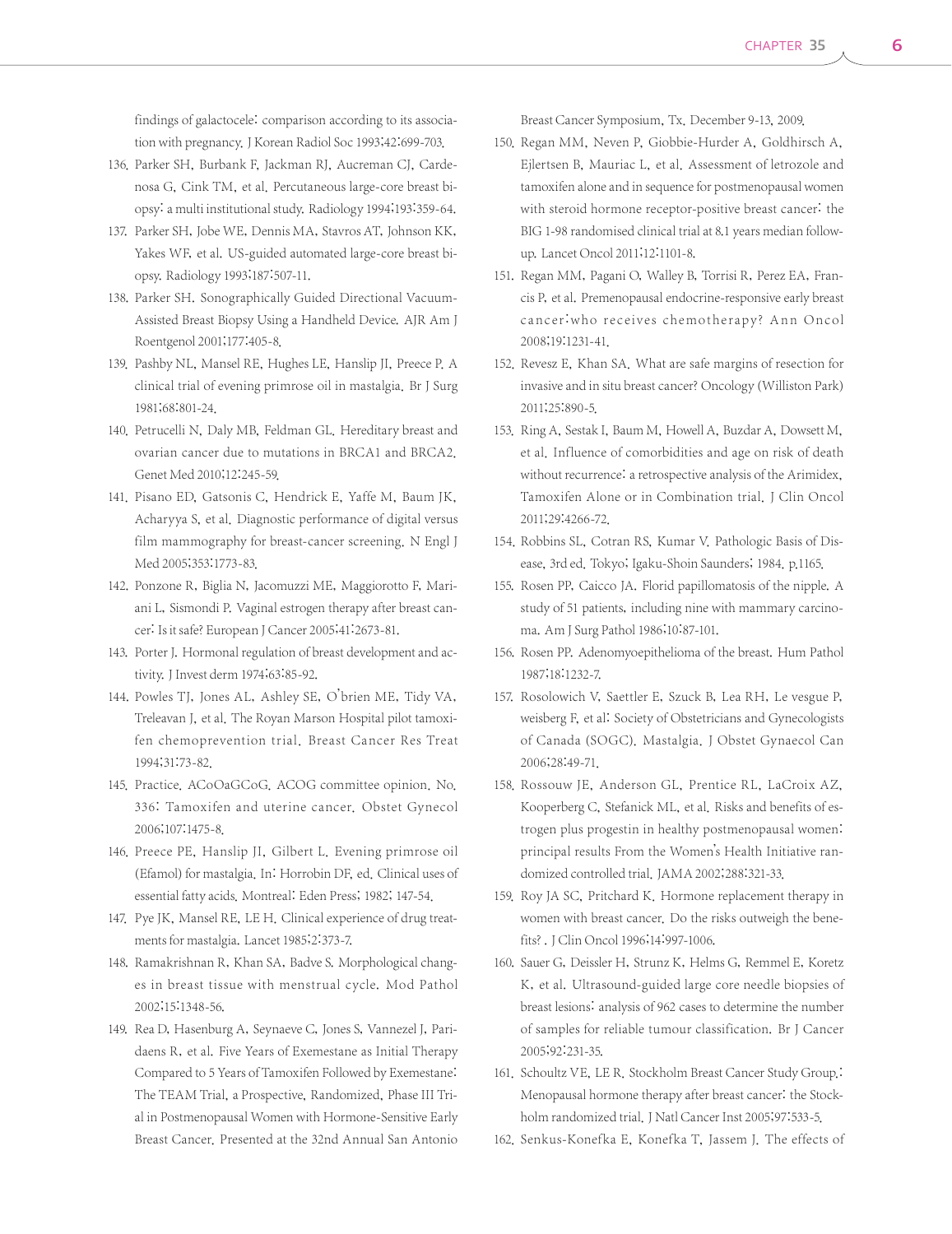tamoxifen on the female genital tract. Cancer Treat Rev 2004;30:291-301.

- 163. Seoud M, El-saghir N, Salem Z, Shamseddine A, Awwad J, Medawar W, et al. Tamoxifen and ovarian cysts: a prospective study. Eur J Obstet Gynecol 2001;100:77-80.
- 164. Sestak I, Sestak J, Sapunar F, Eastell R, Forbes JF, Bianco AR, et al. Risk factors for joint symptoms in patients enrolled in the ATAC trial: a retrospective, exploratory analysis. Lancet 2008;9:866-72.
- 165. Shetty MK, Shah YP, Sharman RS. Prospective evaluation of the value of combined mammographic and sonographic assessment in patients with palpable abnormalities of the breast. J Ultrasound Med 2003;22:263-8.
- 166. Shushan A, Peretz T, Mor-Yosef S. Therapeutic approach to ovarian cysts in tamoxifen-treated women with breast cancer.Int J Gynaecol Obstet 1996;52:249-53.
- 167. Sickles EA. Breast imaging: from 1965 to the present. Radiology 2000;215:1-16.
- 168. Simmons R, Adamovich T, Brennan M, Christos P, Schultz M, Eisen C, et al. Nonsurgical evaluation of pathologic nipple discharge. Ann Surg Oncol 2003;10:113-6.
- 169. Sismondi P BN, Volpi E, Giai M, de Grandis T. Tamoxifen and endometrial cancer. Ann N Y Acad Sci 1994;734:310-21.
- 170. Sloane JP, Ellman R, Andersone TJ, Brown CL, Coyne J, Dallimore NS, et al. Consistency of histopathological reporting of breast lesions detected by screening findings of the UK National External Quality Assessment(EQA) Scheme. U.K. National Coordinating Group for Breast Screening Pathology. Eur J Cancer 1994;30A:1414-19.
- 171. Smith DM Jr. Peters TG, Donegan WL. Montgomery's areolar tubercle. A light microscopic study. Arch Pathol Lab Med 1982;106:60-3.
- 172. Smith RL, Pruthi S, LA. F. Evaluation and management of breast pain. Mayo Clin Proc 2004;79:353-72.
- 173. Son BH, Ahn SH, Kim SW, Kang E, Park SK, Lee MH, et al. Prevalence of BRCA1 and BRCA2 mutations in non-familial breast cancer patients with high risks in Korea: The Korean Hereditary Breast Cancer (KOHBRA) Study. Breast Cancer Res Treat 2012;113(3):1143-52.
- 174. Son EJ, Oh KK, Kim EK. Pregnancy-associated breast disease: radiologic features and diagnostic dilemmas. Yonsei Med J 2006;47:34-42.
- 175. Srivastava A, Mansel RE, Arvind N, Prasad K, Dhar A, Chabra A. Evidence-based management of Mastalgia: a meta-analysis of randomised trials. Breast Edinburgh Scotland 2007;16:503-12.
- 176. Stavros AT, Thickmann D, Rapp CL, Dennis MA, Parker

SH, Sisney GA. Solid breast nodules: use of sonography to distinguish between benign and malignant lesions. Radiology 1995;196:123-34.

- 177. Stearns V, Beebe KL, Iyengar M, Dube E. Paroxetine controlled release in the treatment of menopausal hot flashes: a randomized controlled trial. JAMA 2003;289:2827-34.
- 178. Stomper PC, Connolly JL, Mayer JE, Harris JR. Clinically occult ductal carcinoma in situ detected with mammography: analysis of 100 cases with radiologic-pathologic correlation. Radiology 1989;172:235-41.
- 179. Sunderland MC, Osborne CK. Tamoxifen in premenopausal patients with metastatic breast cancer: a review. J Clin Oncol 1991;9:1283-97.
- 180. Tamoxifen for early breast cancer. Cochrane Database Syst Rev 2001CD000486.
- 181. Tavassoli FA, MacGrogan G. Central atypical papillomas of the breast: a clinicopathological study of 119 cases. Virchows Arch 2003;443:609-17.
- 182. Tavassoli FA. Myoepithelial lesions of the breast. Myoepitheliosis, adenomyoepithelioma, and myoepithelial carcinoma. Am J Surg Pathol 1991;15:554-68.
- 183. Tavassoli FA. Yeh IT. lactational and clear cell changes of the breast in nonlactating nonpregnant women. Am J Clin Pathol1987;87:23-9.
- 184. Terada S, Uchide K, Suzuki N, Akasofu K. A lactatig adenoma of the breast. Gynecol Obstet Invest 1992;34:126-8.
- 185. Turner-Warwick R. The lymphatics of the breast. Br J Surg 1959;46:574-82.
- 186. Vargas HI, Vargas MP, Eldrageely K, Gonzalez KD, Burla ML, Venegas R, et al. Outcomes of surgical and sonographic assessment of breast masses in women younger than 30. Am Surg 2005;71:716-9.
- 187. Venta LA. Image-guided biopsy of non-palpable breast lesions. In: Harris JR, Lippman ME, Morrow M, Osborne CK, eds. Diseases of the breast. 2nd ed. Philadelphia: Lippincott Williams & Wilkins; 2000; 149-64.
- 188. Vogel VG, Costantino JP, Wickerham DL, Cronin WM, Cecchini RS, Atkins JN, et al. Effects of tamoxifen vs raloxifene on the risk of developing invasive breast cancer and other disease outcomes: the NSABP study of tamoxifen and raloxefene (STAR) P-2 trial.JAMA 2006;295:2727-41.
- 189. Walshe JM, Denduluri N, Swain SM. Amenorrhea in premenopausal women after adjuvant chemotherapy for breast cancer. J Clin Oncol 2006;24:5769-79.
- 190. WiKipedia [Internet]. Wikimedia Foundation, Inc; [cited-2011Sep24]. Available from: http://en.wikipedia.org/.
- 191. Wilson MC, Sellwood RA. Therapeutic value of a support-